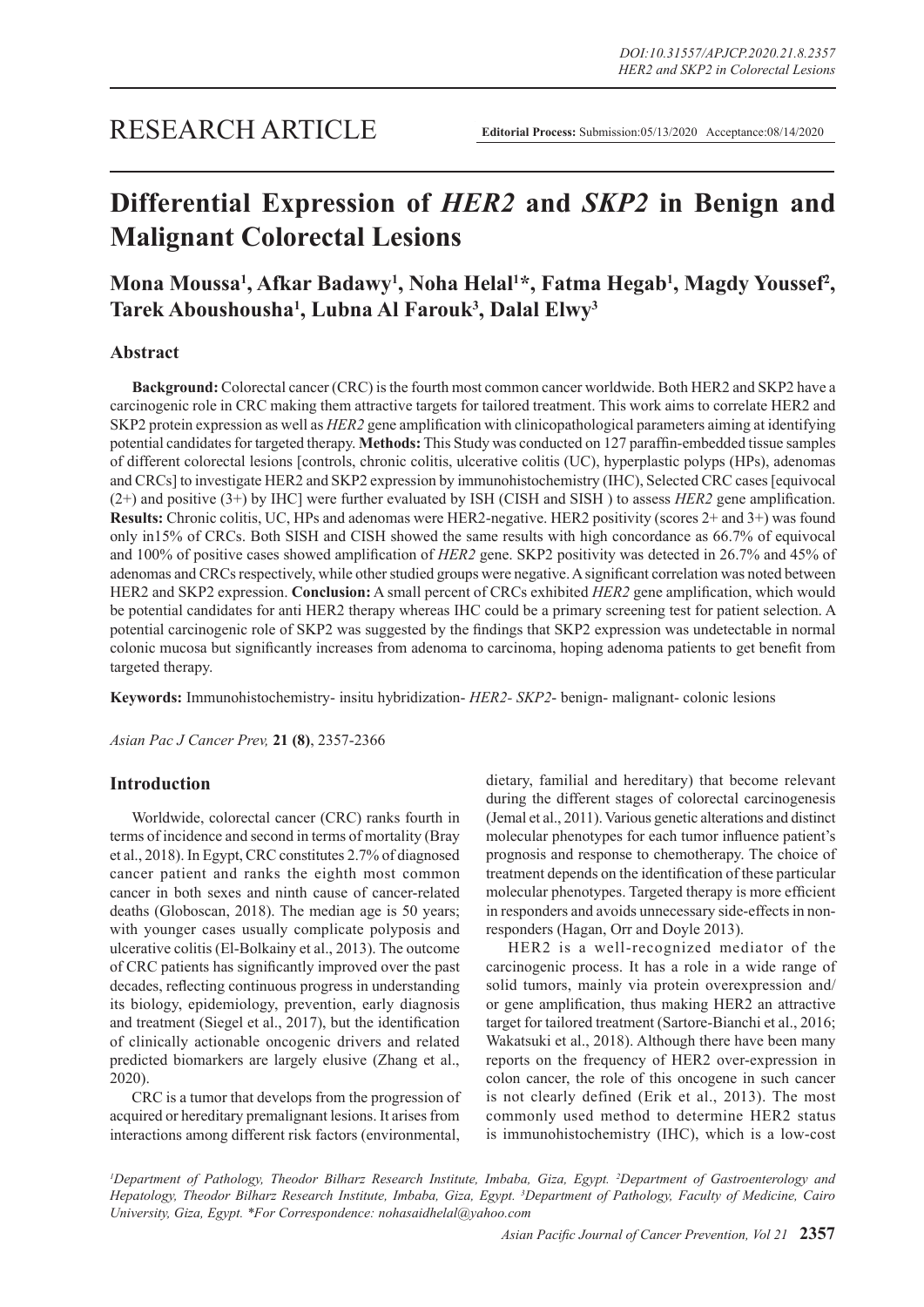#### *Mona Moussa et al*

technique that can be performed on small samples, even formalin-fixed and paraffin-embedded tissues. Fluorescent in situ hybridization (FISH) is considered the gold standard and can be used to analyze this type of sample. An alternative is provided by the use of other in situ hybridization methods such as silver in situ hybridization (SISH) and chromogen in situ hybridization (CISH) which allows the use of an ordinary light microscope and has shown excellent correlation with results obtained using FISH (Abrahão-Machado et al., 2013). As the accurate assessment of *HER2* gene amplification status in CRC appears to be particularly important for patients who might undertake this specific targeted therapy (Zhang et al., 2020).

S-phase kinase-associated protein 2 (SKP2) belongs to the F-box protein family. SKP2 has been shown to regulate cellular proliferation by targeting several cell cycle-regulated proteins for degradation, including cyclin-dependant kinase inhibitor p27. SKP2 has also been demonstrated to display an oncogenic function since it's over expression has been observed in many human cancers including CRC (Shapira et al., 2005). SKP2 may be a promising therapeutic target for colorectal cancer, and development of SKP2 inhibitors would have a great impact on colorectal cancer therapy (Bochis et al., 2015).

This work aims to correlate HER2 and SKP2 protein expression as well as *HER2* gene amplification with clinicopathological parameters aiming at identifying potential candidates for targeted therapy.

## **Materials and Methods**

#### *Specimens*

The material of this study were collected from 127 histologically documented cases with different colonic lesions from archives of Surgical Pathology Departments of Theodor Bilharz Research Institute (TBRI) and Faculty of Medicine, Cairo University, Egypt in the period from January 2015 to October 2017. The specimens were obtained either as endoscopic biopsies (109) or resection (colectomy) specimens (18). Specimens consisted of 40 CRCs, 15 adenomas, 15 ulcerative colitis, 19 chronic non-specific colitis, 8 hyperplastic polyps, 8 bilharzial colitis and 22 controls.

#### *Histopathological Examination*

Serial sections were cut from paraffin blocks and stained with hematoxylin and eosin for routine histological examination. CRC classification, grading and staging were carried out following the 2017 AJCC staging system (Jessup et al., 2017). According to TNM classification (Edge et al., 2010), in colectomy specimens (n:18), CRC were classified as 12 specimens in T3 and 6 in T4; 6 in N<sub>0</sub>, 6 in N<sub>1</sub> and 6 cases in N<sub>2</sub>.

#### *Immunohistochemical (IHC) Technique*

Four-µm thick sections from formalin-fixed, paraffin-embedded colonic tissue were cut on charged slides. Antigen retrieval was performed with 10 ml sodium citrate buffer, pH 6.0, at 90°C for 30 min. Sections were incubated in 0.03% hydrogen peroxide for 10 min at room temperature, then in blocking serum (0.04% bovine serum albumin, A2153, Sigma-Aldrich, Shanghai, China), and 0.5% normal goat serum X0907, Dako Corporation, Carpinteria, CA, USA, in PBS) for 30 min at room temperature. Polyclonal antibodies for HER2/neu (A0485 Dako Denmark) and SKP2 (Chongqing Biospes Co., Ltd China) were applied at an optimal dilution of 1:700 and 1:200 respectively and incubated overnight at 4°C. Staining was developed with diaminobenzidine substrate and sections were counterstained with hematoxylin.

For each setting, positive and negative control slides were included. As a negative control, colon biopsy was processed in the above mentioned sequences but PBS was added instead of the primary antibody.

Breast duct carcinoma and high grade prostate carcinoma were used as internal positive controls for HER2 and SKP2 respectively.

#### *Interpretation of immunostaining*

Expression of HER2 was assessed according to three criteria: (1) the pattern of staining, (2) intensity of staining and (3) percentage of stained colon cells. Pattern: membranous, cytoplasmic/membranous or cytoplasmic. Intensity: weak, moderate or strong. Percentage of stained cells:  $\leq 10\%$  stained cells= score 0, 10-40 % stained cells = score  $1+$ . Both 0 and  $1+$  scores were considered negative,  $40-70\%$  stained cells = score 2+, which was considered equivocal, and  $>70\%$  stained cells = score 3+, which was considered positive (Shabbir et al., 2016).

SKP2 was expressed as nuclear or cytoplasmic staining. Cases with more than 20% positively stained colon cells were considered SKP2 positive (Ni et al., 2009).

#### *Insitu Hybridization (ISH) technique*

Equivocal and positive HER2 cases were evaluated for *HER2* gene status by insitu hybridization which were silver in situ hybridization (SISH) and chromogen in situ hybridization (CISH) for detection and confirmation of *HER2* gene amplification especially in cytoplasmic expressed cases. In each setting, a case negative for IHC HER2 staining (score  $0/1+$ ) was enrolled as a control.

## *Silver Insitu Hybridization (SISH) technique and interpretation*

The BenchMark Series Automated Slide Stainer with HER2 Dual ISH DNA Probe Cocktail, reagents from UltraView Red ISH DIG and UltraView SISH DNP Detection Kits (Roche Tissue Diagnostics, VENTANA Medical Systems, USA) were used. *HER2* gene was presented by a black signal, while chromosome 17 was presented by a red signal. Tumor cells were scanned for hot spots by using x20 or x40 objectives and the area with the highest signal was selected. The signals were counted in 20 non-overlapping tumor cell nuclei from each case using x40 or x100 objectives. Small or large clusters were considered to be 6 signals and 12 signals respectively.

*HER2* gene amplification was defined as detection of *HER2* gene /CEP 17 ratio of  $\geq$  2 in 20 tumor nuclei. Normal colon epithelial cells and other adjacent benign cells served as internal controls (Valtorta et al., 2015).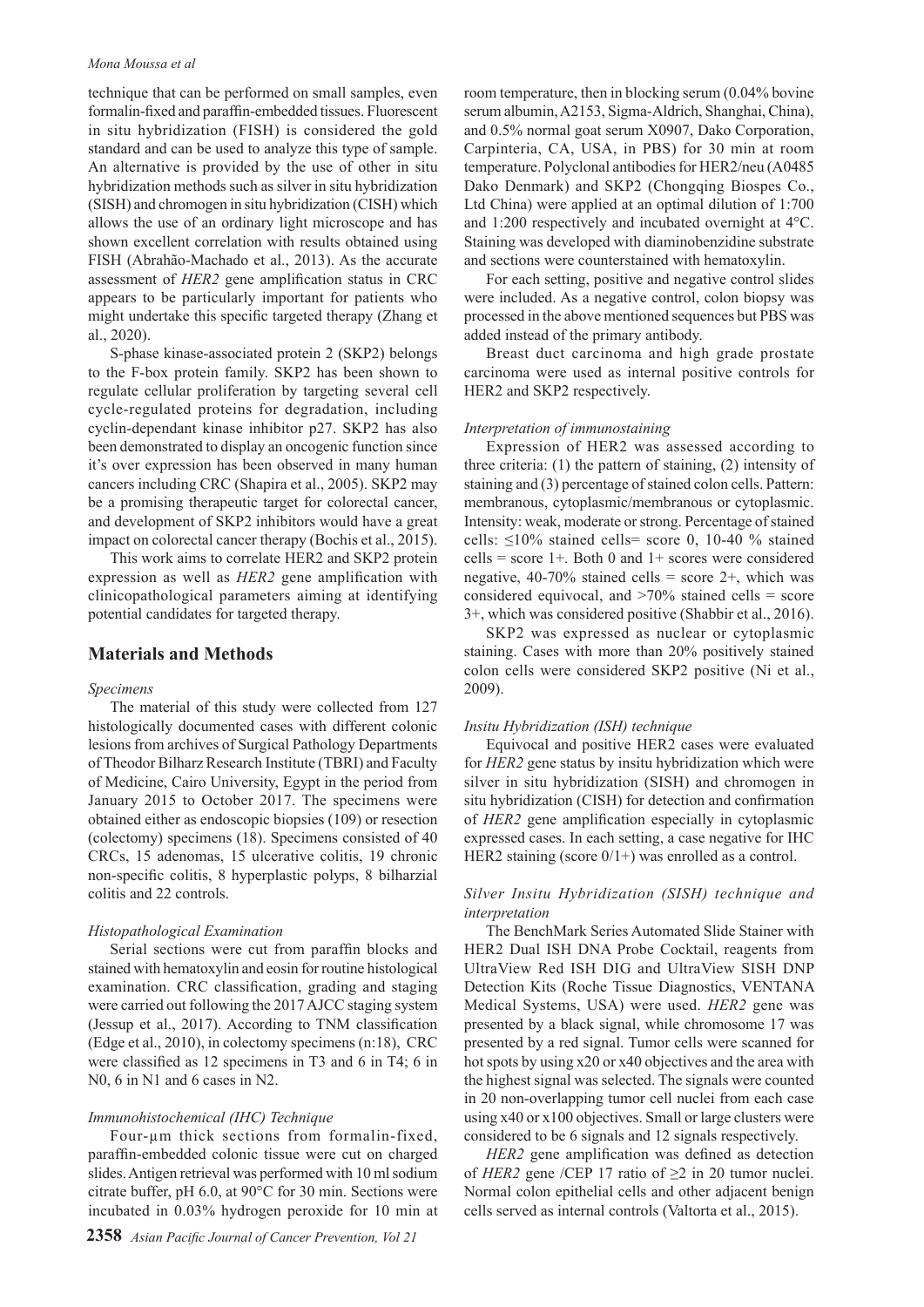### *Chromogen insitu hybridization (CISH) technique and interpretation*

Manual HER2 CISH staining was done in Tissue Culture Lab, National Cancer Institute, Cairo, Egypt using Vortex the ZytoDot 2C SPEC ERBB2/CEN 17 Probe Kit (ZytoVision; Germany). A minimum number of 20 tumor cells per sample were evaluated. A red signal presents chromosome 17 and a green signal presents *HER2* gene. Tumor cells were scanned for hot spots by using x20 or x40 objectives and the area with the highest signal was selected. The signals were counted in 20 non-overlapping tumor cell nuclei from each case using x40 or x100 objectives. Small or large clusters were considered to be 6 signals and 12 signals respectively.

*HER2* gene amplification was defined as detection of *HER2* gene /CEP 17 ratio of ≥2 in 20 tumor nuclei. Normal colon epithelial cells and other adjacent benign cells served as internal controls (Heppner et al., 2014 and Hanna et al., 2014).

### *Statistical Analysis*

SPSS software version 23 was used for statistical analysis (IBM Corporation, Armonk, New York, USA). Quantitative data were presented as mean + SD. For comparison of more than three groups; One way ANOVA

test was used. Comparison between percent positive cases and staining intensity were calculated by Chi-Square test. Correlations between variables were studied using Spearmann's correlation test. P value  $\leq 0.05$  was considered statistically significant.

## **Results**

The study was performed on 105 specimens of colorectal lesions and 22 controls. Patient and groups characteristics are listed in Table 1.

## *HER2 protein overexpression by IHC analysis*

HER2 immunoreactivity was detected as cytoplasmic, membranous or both expressions. Among these forty CRC tumors, HER2 IHC scores of 3+ (positive), 2+ (equivocal) and  $0/1+$  (negative) were observed in 3 (7.5%), 3(7.5%) and 34 (85%) tumors respectively. CRC cases expressing equivocal and positivity for HER2 showed statistically significant difference compared to the other groups (p<0.05) which were all negative for HER2 expression (Figure 1) (Table 2).

In both conventional and mucinous subtypes of CRC, 6.3% and 9.3% of conventional subtype were of 3+ and 2+ score respectively compared to 12.5% of mucinous cases

## Table 1. Clinico-Pathological Features of Studied Cases

| Histopathological diagnosis (N)    | Subtypes (N)          | Gender           | Age (years)                      |
|------------------------------------|-----------------------|------------------|----------------------------------|
|                                    |                       | $(M/F)$ $(\% )$  | $Mean \pm SD$                    |
|                                    |                       |                  | (age range)                      |
| Adenocarcinoma (CRC) (40)          | Conventional low      | M: $19(47.5\%)$  | $55.0 \pm 12.77$                 |
|                                    | grade(20)             | $F: 21 (52.5\%)$ | $(28 - 77)$                      |
|                                    | Conventional high     |                  |                                  |
|                                    | grade(12)             |                  |                                  |
|                                    | Mucinous              |                  |                                  |
|                                    | adenocarcinoma (8)    |                  |                                  |
| Adenoma (15)                       | With Low grade        | M: 7(46.7%)      | $58.58 \pm 6.74$                 |
| Tubular type (7)                   | dysplasia (6)         | $F: 8(53.3\%)$   | $(52 - 75)$                      |
| Tubulo-villous (8)                 | With high grade       |                  |                                  |
|                                    | dysplasia (9)         |                  |                                  |
| Ulcerative colitis $(UC)$ (15)     | With low grade        | $M: 9(60\%)$     | $34.08 \pm 11.62$ <sub>a,c</sub> |
|                                    | dysplasia (7)         | $F: 6 (40\%)$    | $(18 - 60)$                      |
|                                    | No dysplasia (8)      |                  |                                  |
| Colorectal hyperplastic polyps (8) |                       | M: 6(75%)        | $52.50 \pm 13.38$                |
|                                    |                       | F: 2(25%)        | $(24 - 68)$                      |
| Chronic non-specific               | Moderate colitis (13) | M: 11 $(57.9\%)$ | $37.94 \pm 20.19$ a,c            |
| colitis $(19)$                     | Severe colitis (6)    | $F: 8(42.1\%)$   | $(15 - 65)$                      |
| Bilharzial colitis (8)             |                       | M: 6(75%)        | $47.14 \pm 14.18$ <sup>b</sup>   |
|                                    |                       | F: 2(25%)        | $(31 - 67)$                      |
| Total number of cases (105)        |                       | M: 58 $(55.2\%)$ |                                  |
|                                    |                       | $F: 47(44.8\%)$  |                                  |
| Minimal colitis / controls (22)    |                       | $M: 15(68.2\%)$  | $44.91 \pm 15.71^{a,b}$          |
|                                    |                       | $F: 7(31.8\%)$   | $(19 - 75)$                      |

N, number of cases; %. Percentage of cases; M, Male; F, Female; SD, standard deviation; CRC, colorectal adenocarcinoma; UC, ulcerative colitis;  $p$ <0.01 compared to adenoma and adenocarcinoma;  $bp$ <0.05 compared to UC;  $cp$ <0.05 compared to polyps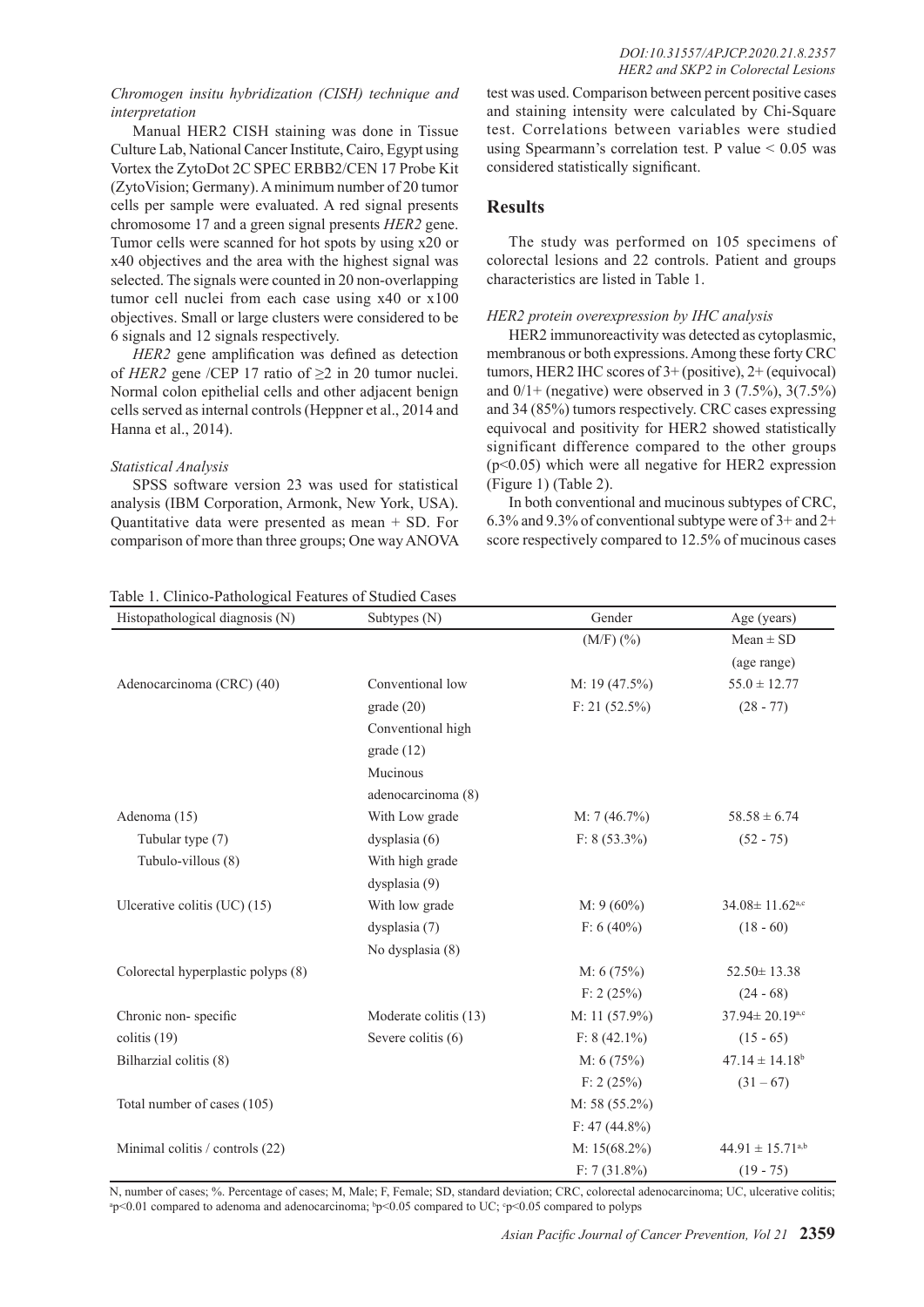#### *Mona Moussa et al*

| Histopathological                  | Subtypes $(N)$        |                             | HER2 expression            |                           |                    | HER2 pattern                      | HER2 intensity  |                  |
|------------------------------------|-----------------------|-----------------------------|----------------------------|---------------------------|--------------------|-----------------------------------|-----------------|------------------|
| diagnosis $(N)$                    |                       | Negative<br>$(0/1+)$<br>N(% | Equivocal<br>$(2+)$<br>N(% | Positive<br>$(3+)$<br>N(% | Cytoplasmic<br>N(% | Cytoplasmic/<br>membranous<br>N(% | Moderate<br>N(% | Strong<br>N(%    |
| Adenocarcinoma (CRC) (40)          |                       | 34 (85%)                    | $3(7.5\%)a$                | $3(7.5\%)$ <sup>a</sup>   | $2(33.3\%)$        | $4(66.7\%)$                       | $2(33.3\%)$     | 4(66.7%)         |
|                                    | Conventional          | 27 (84.4%)                  | $3(9.4\%)$                 | $2(6.3\%)$                | $1(20\%)$          | $4(80\%)$                         | 1(20%)          | $4(80\%)$        |
|                                    | Low grade $(20)$      | $16(80\%)$                  | 3(15%)                     | 1(5%)                     | 1(25%)             | 3(75%)                            | 1(25%           | 3(75%)           |
|                                    | High grade $(12)$     | 11(91.7%)                   | $\mathbf{0}$               | $1(8.3\%)$                | $\mathbf{0}$       | $1(100\%)$                        | $\mathbf{0}$    | $1(100\%)$       |
|                                    | Mucinous (8)          | 7(87.5%)                    | $\mathbf{0}$               | $1(12.5\%)$               | $1(100\%)$         | $\boldsymbol{0}$                  | $1(100\%)$      | $\boldsymbol{0}$ |
| Adenoma (15)                       | With Low grade        | $15(100\%)$                 | $\mathbf{0}$               | $\mathbf{0}$              |                    |                                   |                 |                  |
| Tubular type (7)                   | dysplasia(6)          |                             |                            |                           |                    |                                   |                 |                  |
| Tubulo-villous (8)                 | With high grade       |                             |                            |                           |                    |                                   |                 |                  |
|                                    | dysplasia (9)         |                             |                            |                           |                    |                                   |                 |                  |
| Ulcerative colitis<br>(UC) (15)    | With low grade        | 15 (100%)                   | $\mathbf{0}$               | $\mathbf{0}$              |                    |                                   |                 |                  |
|                                    | dysplasia (7)         |                             |                            |                           |                    |                                   |                 |                  |
|                                    | No dysplasia (8)      |                             |                            |                           |                    |                                   |                 |                  |
| Colorectal hyperplastic polyps (8) |                       | $8(100\%)$                  | $\mathbf{0}$               | $\boldsymbol{0}$          |                    |                                   |                 |                  |
| Chronic non-specific               | Moderate colitis (13) | $19(100\%)$                 | $\mathbf{0}$               | $\mathbf{0}$              |                    |                                   |                 |                  |
| colitis $(19)$                     | Severe colitis (6)    |                             |                            |                           |                    |                                   |                 |                  |
| Bilharzial colitis (8)             |                       | $8(100\%)$                  | $\mathbf{0}$               | $\mathbf{0}$              |                    |                                   |                 |                  |
| Minimal colitis / controls (22)    |                       | 22 (100%)                   | $\mathbf{0}$               | $\mathbf{0}$              |                    |                                   |                 |                  |

#### Table 2. HER2 Immunoreactivity Scoring among Studied Groups

N, number of cases; %. Percentage of cases; CRC, colorectal adenocarcinoma; <sup>a</sup>Crosstabs, Pearson chi square (p<0.05) between adenocarcinoma and other groups

with 3+ score, without statistical significant difference  $(p=0.580)$ . In addition, 8.3% of high grade conventional type showed 3+ score compared to 5% and 15% of low grade ones showed 3+ and 2+ score respectively without statistical significant difference.

Regarding tumor depth and nodal metastasis, HER2 positivity, pattern of expression and intensity of expression do not show statistical significant difference in relation to different T and N stages (Table 3).

Equivocal  $(2+)$  score) and positive  $(3+)$  score) CRC



Figure 1. Immunohistochemistry for HER2 in Colonic Sections: (a) A case of mild colitis served as a control, negative for HER2 (IHCX200), (b) Low grade CRC, conventional type, G1,T3,N0, moderate cytoplasmic HER2 expression (IHCX200), (c) CRC on top of tubulovillous adenoma, conventional type, G2,T4,N0, strong membranous and cytoplasmic HER2 expression (IHC X200), (d) CRC, mucinous type, T3,N2, cytoplasmic HER2 expression (IHC X200)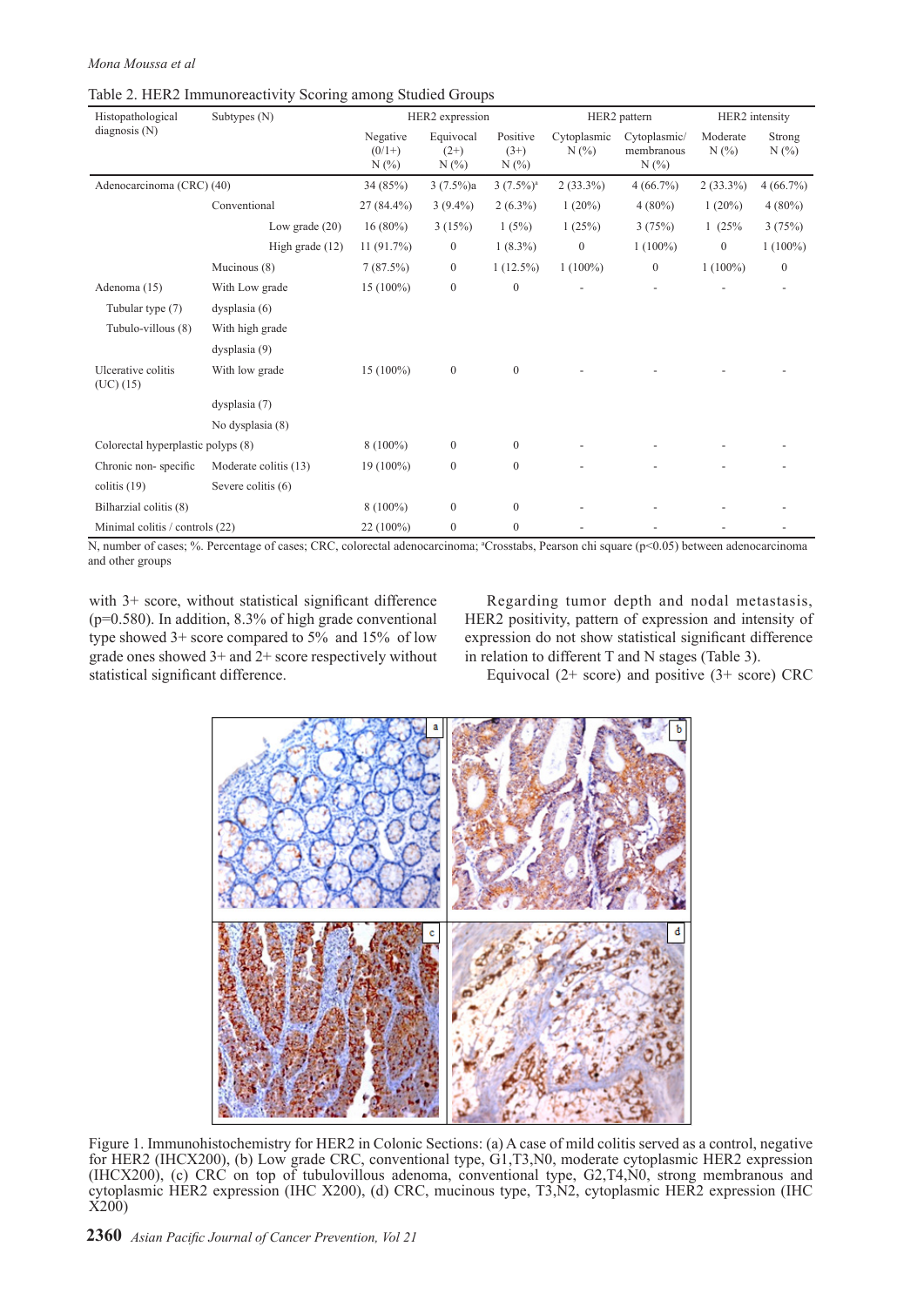| Stage |        | HER2 expression             |                                |                               |                  | HER2 pattern            | HER2 intensity                      |                  |                 |               |                |
|-------|--------|-----------------------------|--------------------------------|-------------------------------|------------------|-------------------------|-------------------------------------|------------------|-----------------|---------------|----------------|
|       |        | Negative<br>$(0/1+)$<br>N(% | Equivocal<br>$(2+)$<br>$N(\%)$ | Positive<br>$(3+)$<br>$N(\%)$ | $\boldsymbol{P}$ | Cyto-<br>plasmic<br>N(% | Cytoplas-mic/<br>mem-branous<br>N(% | $\boldsymbol{P}$ | Moderate<br>N(% | Strong<br>N(% | $\overline{P}$ |
| T     | T3(12) | 10<br>$(83.30\%)$           | $(8.30\%)$                     | $(8.30\%)$                    | 0.725            | $(50\%)$                | $(50\%)$                            | 0.248            | $(50\%)$        | $(50\%)$      |                |
|       | T4(6)  | 4<br>$(66.70\%)$            | $(16.70\%)$                    | 1(16.7%)                      |                  | $\mathbf{0}$            | 2<br>$(100\%)$                      |                  | $(50\%)$        | $(50\%)$      |                |
| N     | N0(6)  | 4<br>$(66.70\%)$            | $(16.70\%)$                    | 1(16.7%)                      | 0.71             | $\overline{0}$          | 2<br>$(100\%)$                      | 0.135            | $(50\%)$        | $(50\%)$      | 0.368          |
|       | N1(6)  | 5<br>$(83.30\%)$            | $(16.70\%)$                    | $\theta$                      |                  | $\theta$                | $(100\%)$                           |                  | $\mathbf{0}$    | $(100\%)$     |                |
|       | N2(6)  | 5<br>$(83.3\%)$             | $\overline{0}$<br>$(0\%)$      | $1(16.7\%)$                   |                  | $1(100\%)$              | $\mathbf{0}$                        |                  | $(100\%)$       | $\theta$      |                |

Table 3. HER2 Immunoreactivity in Resection CRC Cases

N, number of cases; %. Percentage of cases; T, Tumor stage; N, lymph node deposits



Figure 2. H*ER2* Silver Insitu Hybridization (a) CRC, Amplified HER2 gene; ratio between black dots (HER2 gene) and red dots (CEN 17)  $\geq$  (SISH x1000), (b) CRC, Amplified HER2 gene; aggregates of black dots (SISH x1000)

specimens showed cytoplasmic expression in 2/6 cases (33.3%) while the remaining 4/6 cases (66.7%) showed cytoplasmic/membranous expression, however, no significant relation between pattern of HER2 expression and each of subtypes, grade and stage of CRCs (Tables 2 and 3).

Out of 6 positive CRC cases, 4 showed strong intensity of HER2 immunoreactivity, all of conventional subtype with no statistical significant difference between studied grades or stages of tumor (Tables 2 and 3).

## *Correlation between HER2 Protein Overexpression and HER2 Gene Amplification*

Specimens with  $2+$  (equivocal) and  $3+$  (positive) HER2 by IHC staining totally 6) were further evaluated by Silver Insitu Hybridization (SISH) and Chromogen Insitu Hybridization (CISH) to assay for *HER2* gene amplification. Both techniques showed the same results as 2/3 (66.7%) of equivocal and 3/3 (100%) of positive cases showed amplification of *HER2* gene with HER2/CEP 17 ratio ≥2 or clusters of *HER2* gene in >20% of cells. The control cases showed non amplified *HER2* gene (Figures 2 and 3) (Table 4).

#### *SKP2 Immunoexpression*

SKP2 immunoreactivity was found in 18/40 (45%) of CRCs and 4/15 (26.7%) of adenomas with high statistical

significant difference compared to the other groups  $(p=0.000)$  which were negative for SKP2 (Figure 4). While 15/32 (46.9%) of conventional CRC cases were positive for SKP2; 3/8 (37.5%) of mucinous subtype were positive  $(p=0.634)$ . In conventional subtype,  $8/12(66.7%)$  of high grade tumors were positive for SKP2 compared to 7/20 (35%) of low grade tumors without statistical significance. Also expression of SKP2 in different tumor stages was statistically insignificant (Table 5 and 6).

Table 4. Silver Insitu Hybridization/Chromogen Insitu Hybridization (SISH/CISH) Scoring in HER2 Equivocal and Positive Immunoreactive Adenocarcinoma Cases

|                            | <b>SISH/CISH</b> |                       |  |  |
|----------------------------|------------------|-----------------------|--|--|
|                            | Amplified<br>N(% | Non amplified<br>N(%) |  |  |
| HER2 score $(N)$           |                  |                       |  |  |
| Equivocal (3)              | $2(66.7\%)$      | $1(33.3\%)$           |  |  |
| Positive (3)               | $3(100\%)$       | $0(0\%)$              |  |  |
| $P$ -value                 | 0.273            |                       |  |  |
| $HER2$ pattern $(N)$       |                  |                       |  |  |
| Cytoplasmic (2)            | $2(100\%)$       | $0(0\%)$              |  |  |
| Cytoplasmic/membranous (4) | 3(75%)           | 1(25%)                |  |  |
| $P$ -value                 | 0.439            |                       |  |  |

N, number of cases; %, Percentage of cases

*Asian Pacific Journal of Cancer Prevention, Vol 21* **2361**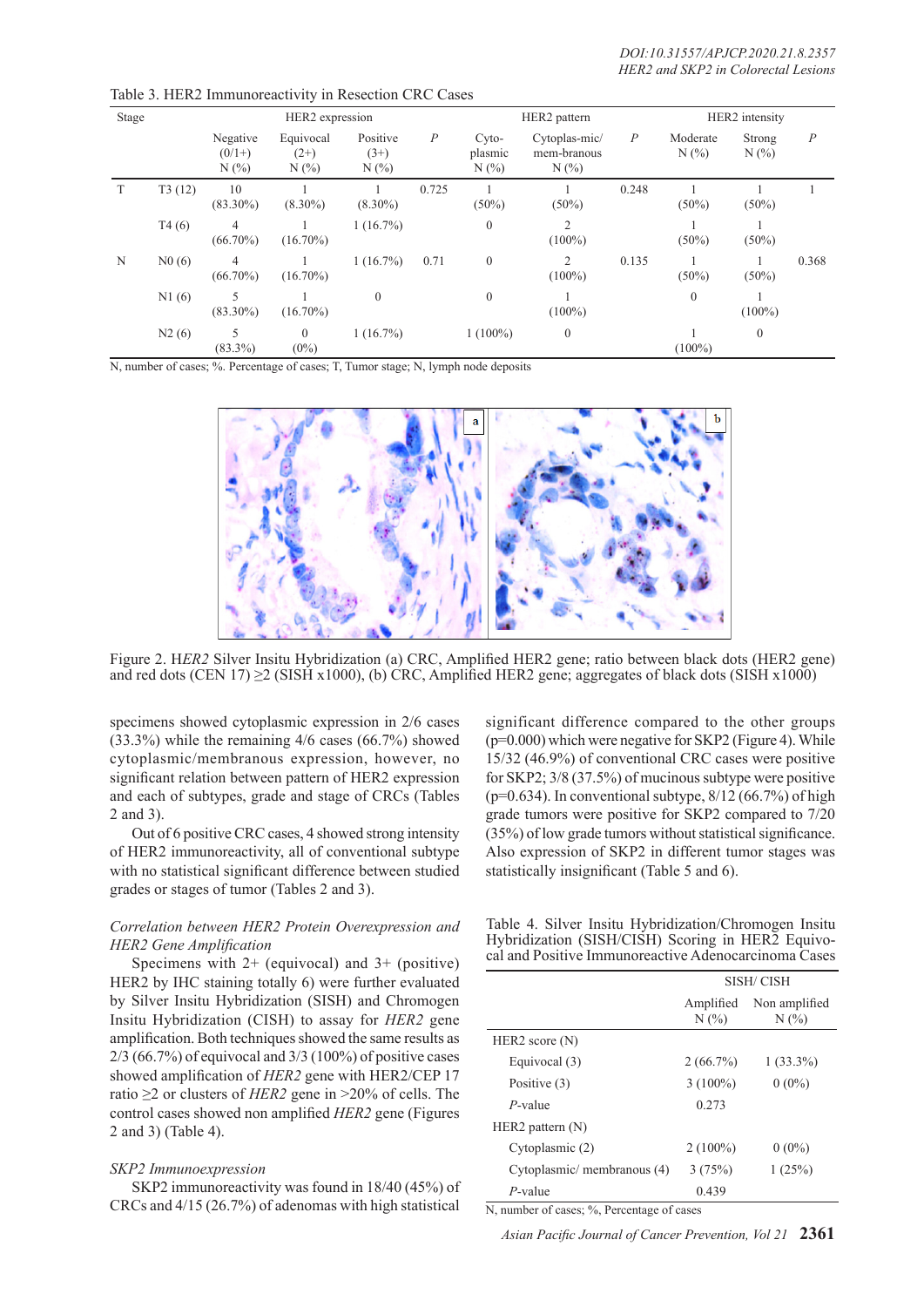

Figure 3. HER2 Chromogen Insitu Hybridization: (a) CRC, Amplified HER2 gene; ratio between green dots (HER2 gene) and red dots (CEN 17)  $\geq$  (CISH x1000), (b) CRC, Amplified HER2 gene; presence of small clusters of green dots (CISH x1000)

Regarding expression of SKP2 in adenoma, no statistical significant difference was detected between both types (tubular and tubulovillous) (p=0.310) nor between grades of associated dysplasia (Table 5).

SKP2 staining pattern was cytoplasmic, nuclear or both. In SKP2 positive CRC cases, 6/18 (33.3%) showed cytoplasmic expression, while 12/18 (66.7%) showed cytoplasmic/nuclear expression without statistical significant difference ( $P=0.746$ ). 9/15 (60%) and 3/3 (100%) of conventional and mucinous subtypes respectively showed cytoplasmic/nuclear expression without statistical significant difference (Table 5). Cytoplasmic/nuclear expression was the predominant pattern in T3, N0, N1 and N2 (85.7%, 60%, 100% and 66.7% respectively) (Table 6). Positive adenomas showed cytoplasmic expression in 1/4 (25%) and cytoplasmic/ nuclear in 3/4 (75%) of positive cases (Table 5).

Evaluated by spearman correlation test, we found significant positive correlation between HER2 and SKP2 immunopositivity among studied cases  $(r= 0.388)$ , p=0.000).

## **Discussion**

Colorectal cancer (CRC) is characterized by compounding genetic mutations in both oncogenes and tumor-suppressor genes that drive its initiation and promotion under various pathophysiological conditions (Seigel et al., 2011). HER2 mutation is important for clinical treatment and prognosis evaluation in cancer patients and has been found to be a predictive marker to HER2-targeted therapy in breast and gastric cancer (Calhoun and Collins, 2015; Jiang et al., 2018). Several studies evaluating HER 2 in CRC resulted in a large debate

Table 5. SKP2 Immunoreactivity among Studied Groups

| Histopathological                  | Subtypes (N)                  |                     | SKP2 expression     |                        | SKP2 pattern                   |
|------------------------------------|-------------------------------|---------------------|---------------------|------------------------|--------------------------------|
| diagnosis $(N)$                    |                               | Negative<br>$N(\%)$ | Positive<br>$N(\%)$ | Cytoplasmic<br>$N(\%)$ | Cytoplasmic/nuclear<br>$N(\%)$ |
| Adenocarcinoma (CRC) (40)          |                               | 18(45%)             | 22(55%)a            | $6(33.3\%)$            | $12(66.7\%)$                   |
|                                    | Conventional                  | $17(53.1\%)$        | $15(46.9\%)$        | $6(40\%)$              | $9(60\%)$                      |
|                                    | Low grade $(20)$              | 13(65%)             | 7(35%)              | 2 $(28.6\%)$           | $5(71.4\%)$                    |
|                                    | High grade $(12)$             | $4(33.3\%)$         | 8(66.7%)            | $4(50\%)$              | $4(50\%)$                      |
|                                    | Mucinous (8)                  | $5(62.5\%)$         | 3(37.5%)            | $0(0\%)$               | $3(100\%)$                     |
| Adenoma (15)                       |                               | 4(26.7%)            | $11(73.3\%)a$       | 1(25%)                 | 3(75%)                         |
|                                    | Tubular type (7)              | 6(86%)              | 1(14%)              | $\overline{0}$         | $1(100\%)$                     |
|                                    | Tubulo-villous (8)            | $5(62.5\%)$         | 3(37.5%)            | $1(33.3\%)$            | 2(66.7%)                       |
|                                    | With Low grade dysplasia (6)  | $4(66.7\%)$         | $2(33.3\%)$         | $\theta$               | $2(100\%)$                     |
|                                    | With high graded ysplasia (9) | 7(77.8%)            | $2(22.2\%)$         | $1(50\%)$              | $1(50\%)$                      |
| Ulcerative colitis (UC)            | With low grade dysplasia (7)  | $15(100\%)$         | $\theta$            |                        |                                |
| (15)                               | No dysplasia (8)              |                     |                     |                        |                                |
| Colorectal hyperplastic polyps (8) |                               | $8(100\%)$          | $\overline{0}$      |                        |                                |
| Chronic non-specific               | Moderate colitis (13)         | 19 (100%)           | $\theta$            |                        |                                |
| colitis $(19)$                     | Severe colitis (6)            |                     |                     |                        |                                |
| Bilharzial colitis (8)             |                               | $8(100\%)$          | $\mathbf{0}$        |                        |                                |
| Minimal colitis / controls (22)    |                               | 22 (100%)           | $\theta$            |                        |                                |

N, number of cases; %. Percentage of cases; CRC, colorectal adenocarcinoma; UC, ulcerative colitis; <sup>a</sup> Crosstab, Pearson chi square (p<0.001) compared to different groups

**2362** *Asian Pacific Journal of Cancer Prevention, Vol 21*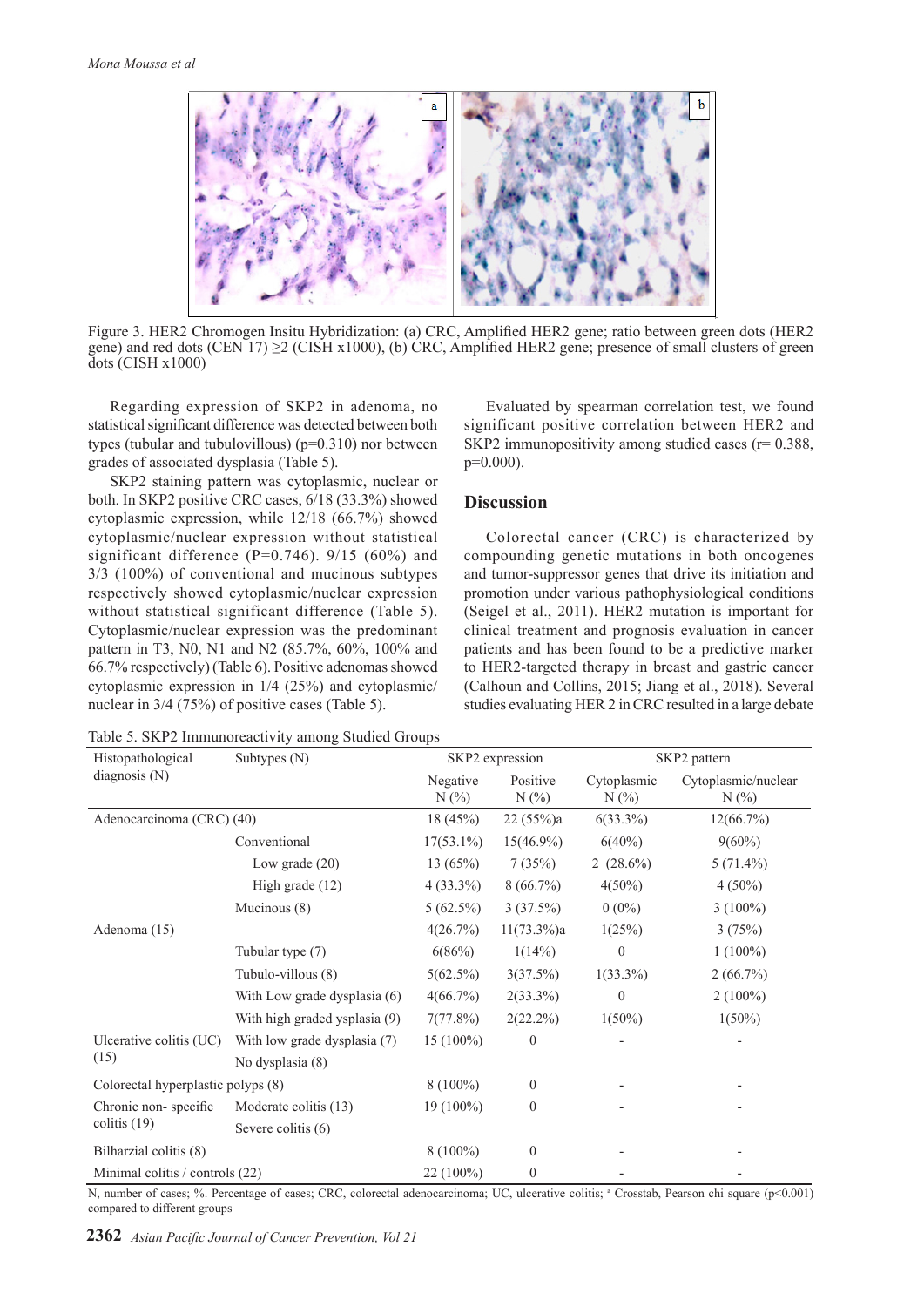

Figure 4. Immunohistochemistry for SKP2 in Colonic Sections: (a) A case of mild colitis served as a control, negative for SKP2 (IHCX200), (b) Tubular adenoma, cytoplasmic SKP2 expression (IHCX200), (c) CRC, conventional type,G2, cytoplasmic SKP2 expression (IHCX200), (d) CRC, mucinous type, cytoplasmic and nuclear SKP2 expression (IHC X400).

Table 6. SKP2 Immunoreactivity in Resection CRC Cases

| Stage |        | SKP2 expression |             |       | SKP2 pattern |                     |       |  |
|-------|--------|-----------------|-------------|-------|--------------|---------------------|-------|--|
|       |        | Negative        | Positive    | P     | Cytoplasmic  | Cytoplasmic/nuclear | P     |  |
|       |        | N(%             | N(%)        |       | $N(\%)$      | $N(\%)$             |       |  |
|       | T3(12) | 5(41.7%)        | $7(58.3\%)$ | 0.732 | $1(14.3\%)$  | $6(85.7\%)$         | 0.201 |  |
|       | T4(6)  | $2(33.3\%)$     | $4(66.7\%)$ |       | $2(50\%)$    | $2(50\%)$           |       |  |
| N     | N0(6)  | $1(16.7\%)$     | $5(83.3\%)$ | 0.393 | $2(40\%)$    | $3(60\%)$           | 0.452 |  |
|       | N1(6)  | $3(50\%)$       | $3(50\%)$   |       | $\theta$     | $3(100\%)$          |       |  |
|       | N2(6)  | $3(50\%)$       | $3(50\%)$   |       | $1(33.3\%)$  | $2(66.7\%)$         |       |  |

N, number of cases; %, Percentage of cases; T, Tumor stage; N, lymph node deposits

because overexpression rates varied between zero and 84% (Osako et al., 1998).

The current study was conducted on randomly collected archived paraffin blocks of 105 cases with different colonic lesions. In different studied groups, age ranged from 15-77 years with male predominance (51.5%) which was going with Bochis et al., (2017). The majority of CRC patients were males (57.5%) and mean age was 55 years. Two Egyptian studies by Mohamed and Tealeb, 2015 and Elwy et al., (2012) demonstrated similar results where 70.6% and 60% of their studied patients respectively were males and mean age was 51 and 49.3 years respectively. These results differ from what was reported by Cressey et al., (2006) who detected a higher incidence of CRC in females (63%). Furthermore, studies done by Terzi et al., (2008) and Office for National Statistics, 2011 reported CRC incidence in a higher age than ours  $($  > 60 years). These differences may be due to random collection of cases and different etiologic and predisposing factors for CRC in Egypt compared to other countries.

Regarding HER2 immunoexpression; scores 2+ and 3+ were found only in15% of our CRC cases. This matches the results of Li et al., 2011. However, higher percentages were reported by Elwy et al., 2012 (23%) and Sayadnejad et al., 2017 (24%). A much higher percentage was reported by Kruszewski et al., 2010 (77%) and Shabbir et al., 2016 (78.9%). On the other hand, lower percentage was reported by Nathanson et al., (2003) (3.6% of American patients), Marx et al., (2010) (2.7% of German patients), Heppner et al., (2014) (1.6% of British patients). Meanwhile, AL-Kuraya et al., (2007) did not find any positivity in a study of 98 Saudi patients. The random selection and relative small sample size could explain the differences between studies.

We found a high statistical significant difference of HER2 expression in CRC group compared with other studied groups which were all negative. This goes with results of Heidari et al., (2017) who found a higher significant difference comparing CRCs to adenomas and normal tissues. Also, Pazurek et al., (2009) found lower expression of HER2 in colon adenoma compared with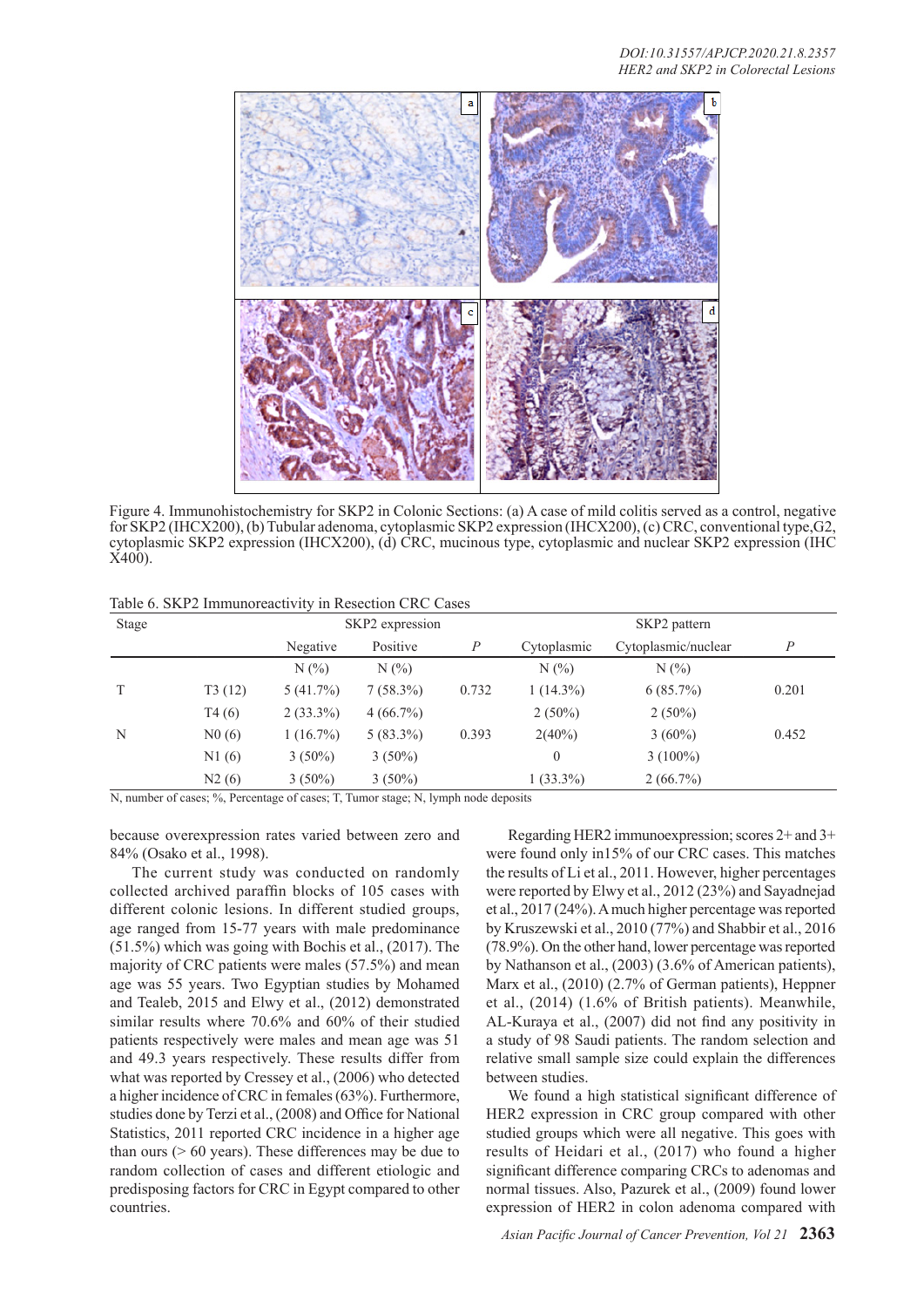cancer group by using PCR method.

The food and drug administration (FDA) approved scoring system for breast cancer which is entirely based on membranous HER2 overexpression with strict guidelines to ignore cytoplasmic expression as it does not correlate to any clinical outcome (Walker et al., 2008). In contrast to breast cancer, there is evidence that in CRC; cytoplasmic HER2 could be associated with survival prognosis; as it may be involved in tumor pathogenesis like membranous HER2 in breast cancer (Blok et al., 2013). Intracellular HER2 targeting compounds might be attractive treatment option in one third of CRC patients where cytoplasmic HER2 is actively involved in carcinogenesis of CRC (Seo et al., 2014).

Regarding subtypes of CRC, 5/6 of our positive and equivocal tumors were of conventional subtype but we found no statistically significant relationship between the subtype and HER2 pattern; which matches results of Kruszewski et al., (2010), Elwy et al., (2012) and Mohamed and Tealeb, (2015). In contrast to our results; Shabbir et al., 2016 observed more common membranous HER2 staining in mucinous CRC while more frequent cytoplasmic staining in non-mucinous types.

With respect to grade of differentiation in CRC cases. 4/6 of the positive and equivocal tumors were of low grade and exhibit mainly strong cytoplasmic/membranous expression, however no significant relationship was observed between CRC grades and HER2 pattern, which is consistent with several studies (Elwy et al., 2012; Pappas et al., 2013; Sayadnejad et al., 2017). However, several other studies reported the contrary. Half and his colleagues, 2004 found a significant relation between the cytoplasmic HER2 staining and tumor differentiation. Also, Shabbir et al., (2016) concluded a significant strong association between cytoplasmic HER2 expression and low grades of CRC, as well as between membranous HER2 expression and high grade CRC.

In agreement with Song et al., (2014), Shabbir et al., (2016) and Sayadnejad et al., (2017) we did not find a significant link between HER2 expression and tumor stage or lymph node metastasis (TN stage). On the contrary, Elwy et al., (2012) and Heppner et al., (2014) reported a significant association with higher stages and positive nodal status.

In our study, SISH and CISH for HER2 were applied on 6/40 CRCs. Theses 6 CRC specimens were expressing equivocal (3) and positive (3) staining by IHC. HER2 scoring demonstrated high concordance rates between dual-color SISH and CISH methods as the results of the two techniques were almost identical showing 5 out of these 6 cases i.e 5/40 CRCs (12.5%) proved true for *HER2* gene amplification. Our results were not far from studies of Valtorta et al., (2015) and Zhang et al., (2020) who reported that 5% and 5.63% of their CRC patients had HER2 amplification. Heppner et al., (2014) and Seo et al., (2014) stated that HER2 amplification ranged from 1.6% to 6.3%. However, a Korean study by Park et al., (2007) showed that HER2 expression rate was 47%. There are several possible reasons for this discrepancy such as ethnic diversity, technical variability in the IHC performance, sample size, heterogeneity of study population, racial

differences, and varied experimental designs (Li et al., 2014; Seo et al., 2014). Another key subject is lack of agreement about whether only membranous, cytoplasmic or both should be considered for evaluation of HER2 overexpression (Pappas et al., 2013).

Researches about the SKP2 signaling suggest that SKP2 targeting may be a very attractive approach to treat human cancers. Chen et al., 2014 confirmed the hypothesis that SKP2 siRNA (small interference RNA) may be a useful therapeutic protocol for the treatment of colon carcinoma.

Our results showed a high statistically significant SKP2 expression in CRC group compared with other studied groups. In our study; 45% of CRC cases were positive to SKP2, this matches results of Li et al., (2004), Ni et al., (2009) and Tian et al., (2013) who found that 50%, 48% and 47.6% of their studied cases respectively expressing SKP2.

No statistically significant relationship was detected between histologic subtypes of CRC and SKP2 immunostaining. This was the same finding of Uddin et al., (2008) on a large tissue microarray of 448 samples of mouse models.

With respect to the grade of CRC tumor differentiation. no significant relationship was observed in relation to SKP2 expression which was consistent with Bochis et al., (2017). On the contrary, Lu et al., (2009) and Shen et al., (2018) found SKP2 to be highly associated with histological grade of tumor as SKP2 was highly expressed in poorly differentiated CRCs.

In agreement with Shapira et al., (2005), we concluded that there was no statistically significant link between expression of SKP2 in CRC cases and tumor stage or nodal metastases (TN) stage. In contrast, TNM stage was significantly correlated with the expression of SKP2 in the study of Bochis et al., (2017).

Regarding adenoma group, SKP2 positivity was detected in 26.7%. However, Ni et al., (2009) found SKP2 positivity in only 5% of their adenoma cases. In agreement with our results, Li et al., (2004) and Ni et al., (2009) reported that SKP2expression was sequentially increased from normal mucosa through adenoma to primary carcinoma.

Correlation of SKP2 expression in both types of adenoma (tubular and tubulovillous) and in different grades of associated dysplasia (low and high) showed no statistical significant difference. On the contrary, Li et al., (2004) found a significant increased SKP2 expression from mild through moderate to severe dysplasia in adenomas and these increases were confirmed by Western blot.

In a study done by Lui et al., (2012) on breast invasive carcinomas they found correlation between SKP2 and HER2 positivity. Our results showed a positive correlation between HER2 and SKP2 immunostaining in studied cases. To our knowledge, there is no other published studies examined the correlation between HER2 and SKP2 in benign or malignant colonic lesions.

In conclusion, the prognostic role of HER2 in CRC remains uncertain. Our findings may serve as a basis for future studies on patient selection for HER2 targeted therapy. Although a small percent of CRC patients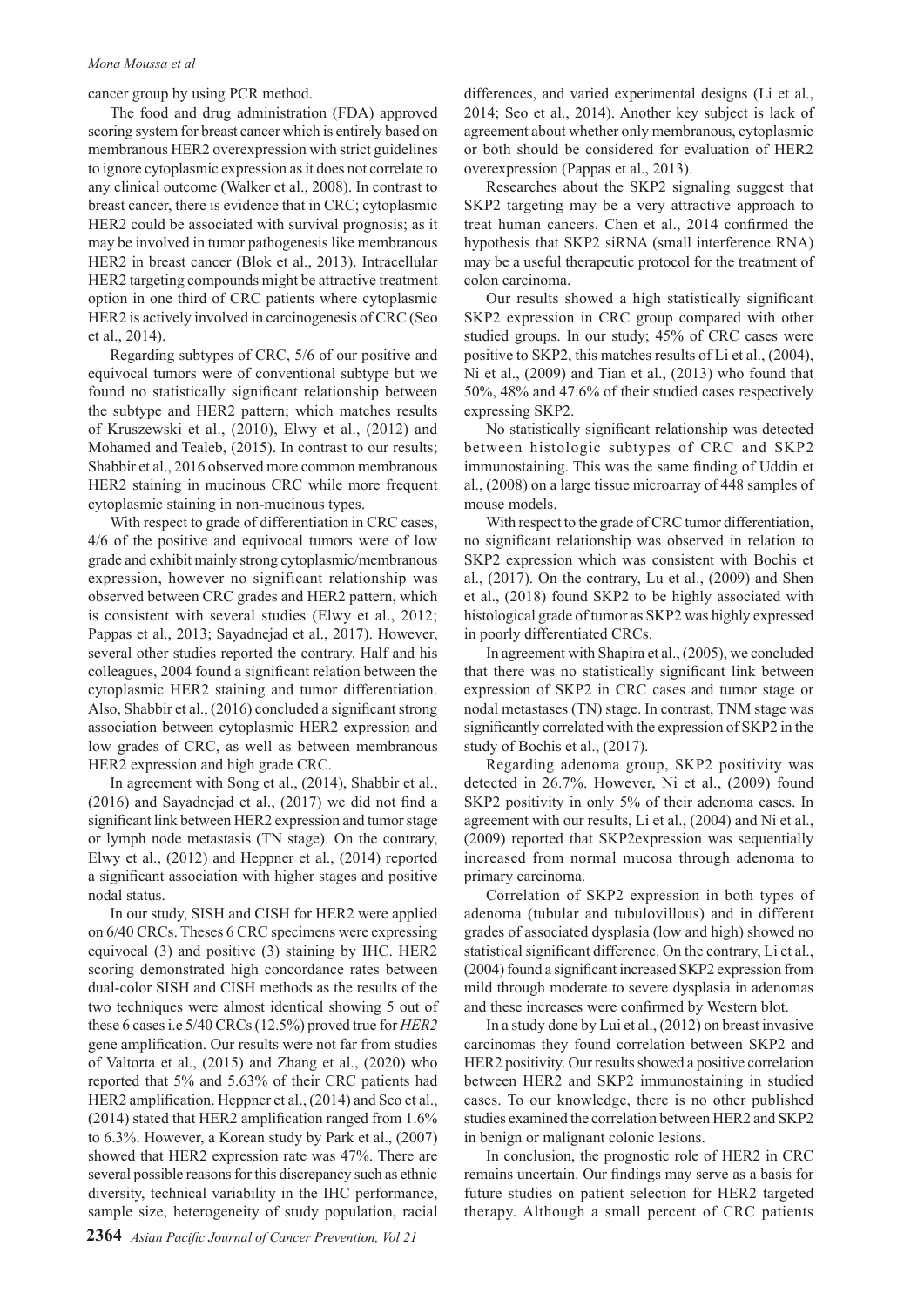exhibited *HER2* gene amplification, these patients would be potential candidates for anti-HER2 therapy and IHC could be a primary screening test for patient selection. Additionally, more studies on the value of cytoplasmic HER2 expression in CRC must be done as if cytoplasmic HER2 has a pathophysiological role in CRC, intracellular HER2-targeting compounds might be a new treatment choice for these patients.

The potential carcinogenic role of SKP2 was suggested by the findings that SKP2 expression was undetectable in normal colon mucosa but significantly increases from adenoma to carcinoma, hoping these patients to get benefit from targeted therapy.

### *Funding*

This work was financed by TBRI internal project No.113T. Principal investigator: Prof. Dr. Mona Moussa.

#### *Competing Interests*

The authors declare that they have no competing interests.

## **References**

- Abrahão-Machado LF, Jácome AA, Wohnrath DR, et al (2013). HER2 in gastric cancer: comparative analysis of three different antibodies using whole-tissue sections and tissue. *World J Gastroenterol*, **19**, 6438-46.
- Al-kuraya K, Novotny H, Bavi P, et al (2007). HER2, TOP2A, CCND1, EGFR and C0MYC oncogene amplification in colorectal cancer. *J Clinic Pathol*, **60**, 768-72.
- Bochis OV, Achimus- Cadariu P, Vlad C, et al (2017). The prognostic role of Skp2 and the tumor supressor protein p27 in colorectal cancer. *J BUON*, **22**, 1122-30.
- Bochis OV, Irimie A, Pichler M, Neagoe IB (2015). The role of Skp2 and its substrate CDKN1B (p27) in colorectal cancer, *J Gastrointestin Liver Dis*, **24**, 225-34
- Blok EJ, Kuppen JK, vanLeeuwen EM, Sier FM (2013). Cytoplasmic overexpression of HER2: a key factor in colorectal cancer clinical medicine insights. *Clin Med Insights Oncol*, **7**, 41-51.
- Bray F, Ferlay J, Soerjomataram I, et al (2018). Global cancer statistics 2018: GLOBOCAN estimates of incidence and mortality worldwide for 36 cancers in 185 countries. C*A Cancer J Clin*, **68**, 394–424
- Calhoun BC, Collins LC (2015). Predictive markers in breast cancer: an update on ER and HER2 testing and reporting. *Semin Diagn Pathol*, **32**, 362-9.
- Chen H, Mo X, Yu J, et al (2014). Interference of Skp2 effectively inhibits development and metastasis of colon carcinoma. *Mol Med Rep*, **2**, 1129-35.
- Cressey R, Pimpa S, Tontrong W, et al. (2006). Expression of cyclooxygenase 2 in colorectal adenocarcinoma is associated with p53 accumulation and h2m2 overexpression. *Cancer Lett*, **233**, 232-9.
- Edge SB, Byrd DR, Compton CC, et al (2010). Colon and rectum. AJCC Cancer staging manual. *Manual*, **7**, 143-64.
- El-Bolkainy MN, Nouh MN, Farahat IG, et al (2013). gastrointestinal cancer in pathology of cancer, Cairo Press, Cairo, Egypt, 4th edition, pp197-230.
- Elwy DA, Abd El-Aziz A, El-Sheikh SA, Ebrahim HA (2012). Immunohistochemical expression of HER2/neu in colorectal carcinoma. *Med J Cairo Univ*, **80**, 467-77.
- Globoscan (2018). Available at: https://gco.iarc.fr/today/data/ factsheets/populations/818-egypt-fact-sheets.pdf.
- Hagan S, Orr M, Doyle B (2013). Targeted therapies in colorectal cancer an integrative review by PPPM. *EPMA J*, **4**, 3-19.
- Half E, Broaddus R, Danenberg KD, et al (2004). HER-2 receptor expression, localization, and activation in colorectal cancer cell lines and human tumors. *Int J Cancer*, **108**, 540–8.
- Hanna WM, Ruschoff J, Bilous M, et al (2014). HER2 in situ hybridization in breast cancer: clinical implications of polysomy 17 and genetic heterogeneity. *Mod Pathol*, **27**, 4–18.
- Heidari Z, Mahmoudzadeh H, Jahantigh M, Gorgich E (2017). Immunohistichemical expression of Ki67 and HER2 in colorectal cancer compared to adenomatous and normal samples. *Int J Can Maneg*, **11**, e12252.
- Heppner BI, Behrens HM, Balschun K, et al. (2014). HER2/ neu testing in primary colorectal carcinoma. *Br J Cancer*, **111**, 1977–84.
- Jemal A, Bray F, Center MM, et al(2011). Global cancer statistics. *CA Cancer J Clin*, **61**, 69-90.
- Jessup JM, Goldberg RM, Asare EA, et al (2017). Colon in AJCC cancer staging manual, 8th edition. Eds Amin MB, Edge SB, Greene FL et al, Springer, New York, pp 251-74.
- Jiang L, Sun H, Guan Q, et al (2018). Expression of HER2 in gastric cancer tissues and its clinical significance. *Tumor*, **38**, 222–8
- Kruszewski WJ, Rzepko R, Ciesielski M, et al. (2010). Expression of HER2 in colorectal cancer does not correlate with prognosis. *Dis Markers*, **29**, 207–12.
- Li B, Lu W, Wand Q, et al (2014). Skp2 regulates androgen receptor through ubiquitin mediated degradation independent of Akt/mTOR pathways in prostate cancer. *Prostate*, **4**, 421-32.
- Li Q, Wang D, Li J, Chen P (2011). Clinicopathological and prognostic significance of HER-2/neu and VEGF expression in colon carcinomas. *BMC Cancer*, **11**, 277.
- Li JQ, Wu F, Masaki T, et al (2004). Correlation of Skp2 with carcinogenesis, invasion, metastasis and prognosis in colorectal tumors. *Int J Oncol*, **25**, 87-95.
- Liu J, Wei1 L, Huang W, Chen C, Bai J (2012). Cytoplasmic Skp2 expression is associated with p-Akt1 and predicts poor prognosis in human breast carcinomas. *PLoS One*, 8, 10.1371/annotation/d8502df1-611d-4d4a-b697 acaee15ac8c8.
- Lu M, Ma J, Xue W, et al (2009). The expression and prognosis of FOXO3a and Skp2 in human hepatocellular carcinoma. *Pathol Oncol Res*, **15**, 679-87.
- Marx AH, Burandt EC, Choschzick M, et al (2010). Heterogenous high level of HER2 amplification in a small subset of colorectal cancers. *Human Pathol*, **41**, 1577-85.
- Mohamed SA, Tealeb AI (2015). Immunohistochemical study of b-catenin and HER2/neu in colorectal carcinoma. *Egypt J Pathol*, **35**, 62–7.
- Nathanson DR, Cullifod AT, Shia J, et al (2003). HER2/neu expression and gene amplification in colon cancer. *Int J Cancer*, **105**, 769-802.
- Ni J, Yi Y, Shi H (2009). Expressions of Mapsin, P53 and Skp2 in colorectal tumors and their clinicopathological significance. *Chin J Canc Res*, **21**, 147-53.
- Office for national statistics (2011). Available at: http://www. ons.gov.uk.
- Osako T, Miyahara M, Uchino S, et al (1998). Immunohistochemical study of c-erbB-2 protein in colorectal cancer and the correlation with patient survival. *Oncology*, **55**, 548–55.
- Pappas A, Lagoudianakis E, Seretis C, et al (2013).Clinical role of HER2/neu expression in colorectal cancer. *J BUON*, **18**, 98-104.
- Park D, Kang MS, Oh SJ, et al (2007). HER2/neu overexpression